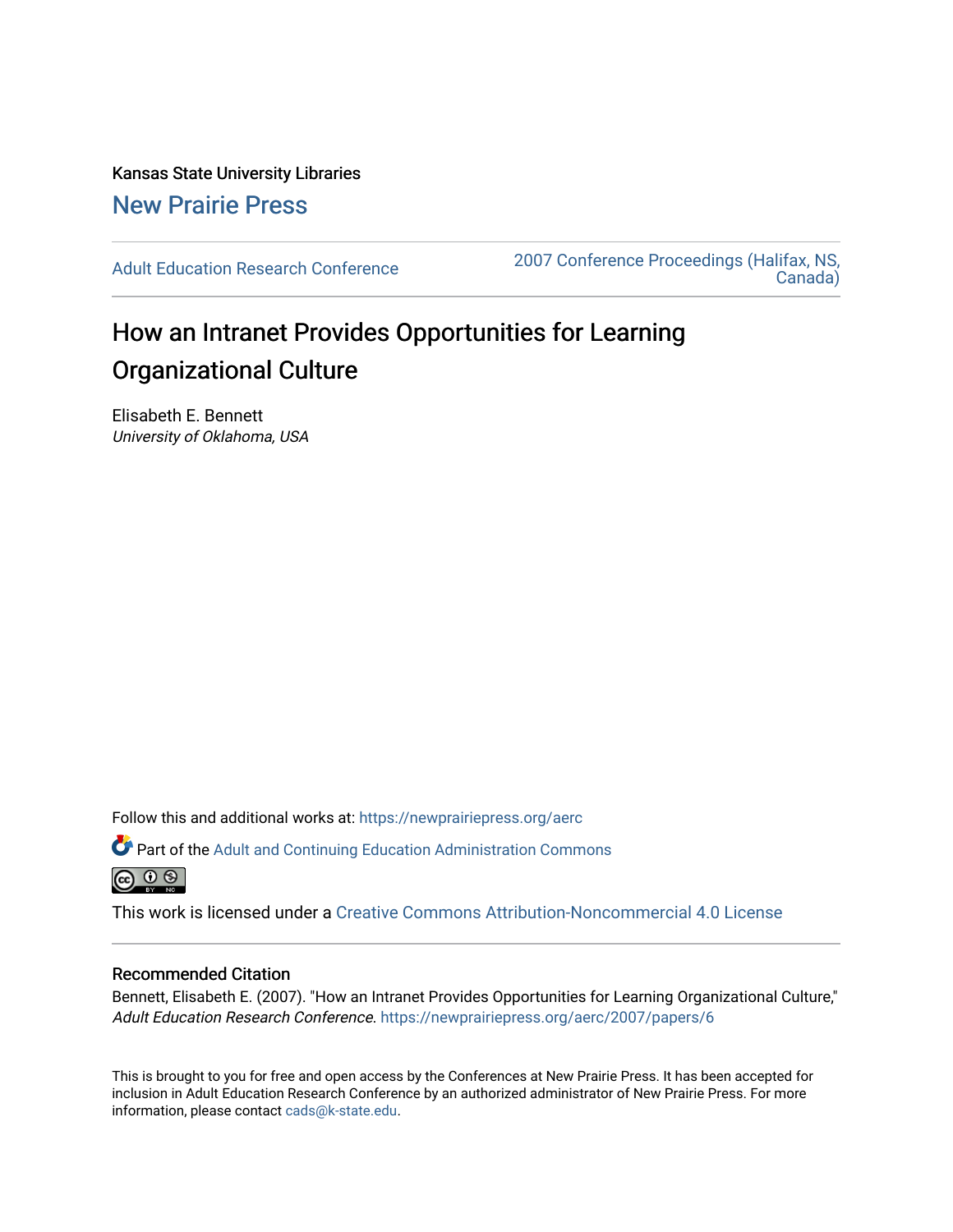## **How an Intranet Provides Opportunities for Learning Organizational Culture**

Elisabeth E. Bennett University of Oklahoma, USA

**Abstract:** This paper discusses a qualitative case study that addressed how an intranet can provide opportunities for learning about an organization's culture. Four primary findings are discussed with the study concluding that cultural knowledge is conveyed and renewed through intranet in the learning process.

Adult learning in organizations moves beyond individual learning when it alters the systemic environment. Theorists suggest that an organization learns when individual learning becomes embedded or 'crystallized' into organizational structures (Watkins & Marsick, 1999). Experience is a cornerstone of adult learning theory. For example, Kolb's (1996) experiential learning model suggests that concrete experience is a necessary component of learning. Organizational culture (OC) is, in part, a product of individual and organizational learning because it must be experienced to be understood (Deal, 1986) and often incorporates solutions to problems repeatedly solved (Kotter & Heskett, 1992).Organizational use of web technology in the form of intranets, or private knowledge networks, is becoming ubiquitous yet little is known about how adults can learn and experience organizational culture through the technology. The purpose of this study was to understand how organizational culture and change are embedded into an organization's intranet. Specifically, this paper addresses the research question, How does the intranet provide an opportunity for learning about the organizational culture? To support this question, the culture of the case organization was also investigated.

#### **Theoretical Frame**

The primary theoretical frame for this study was organizational culture theory, which proposes that OC has multiple levels that range from explicit or surface forms of culture to tacit or deeply embedded forms (Kotter & Heskett, 1992; Schein, 1997, 1999). Tacit forms influence decisions and actions in an organizational environment even if members are unaware that this is occurring, particularly through corporate ideology. Traditional theories indicate that shared values and beliefs among members are central themes (Deal & Kennedy, 2000; Kotter & Heskett, 1992; Schein, 1997, 1999) and culture has content that can be managed (Sackmann, 1991). Organizations may use knowledge management systems such as intranets to manage culture as well as more discrete forms of information. There has been a growing interest in OC in hospitals. Research has found cultural pluralism among professional groups in medicine, including a strong demarcation of professional roles called tribalism (Bate, 2000; Brooks & Brown, 2002). Similarly, Sheridan, Proenca, White, and McGee (1993) studied six hospitals and found they varied by the degree to which different professional groups within each hospital shared common work values with other groups within the same hospital. In another hospital environment, Brooks and Brown (2002) found ceremonies of preservation and ceremonies of change in a hospital that was undergoing intense change. These studies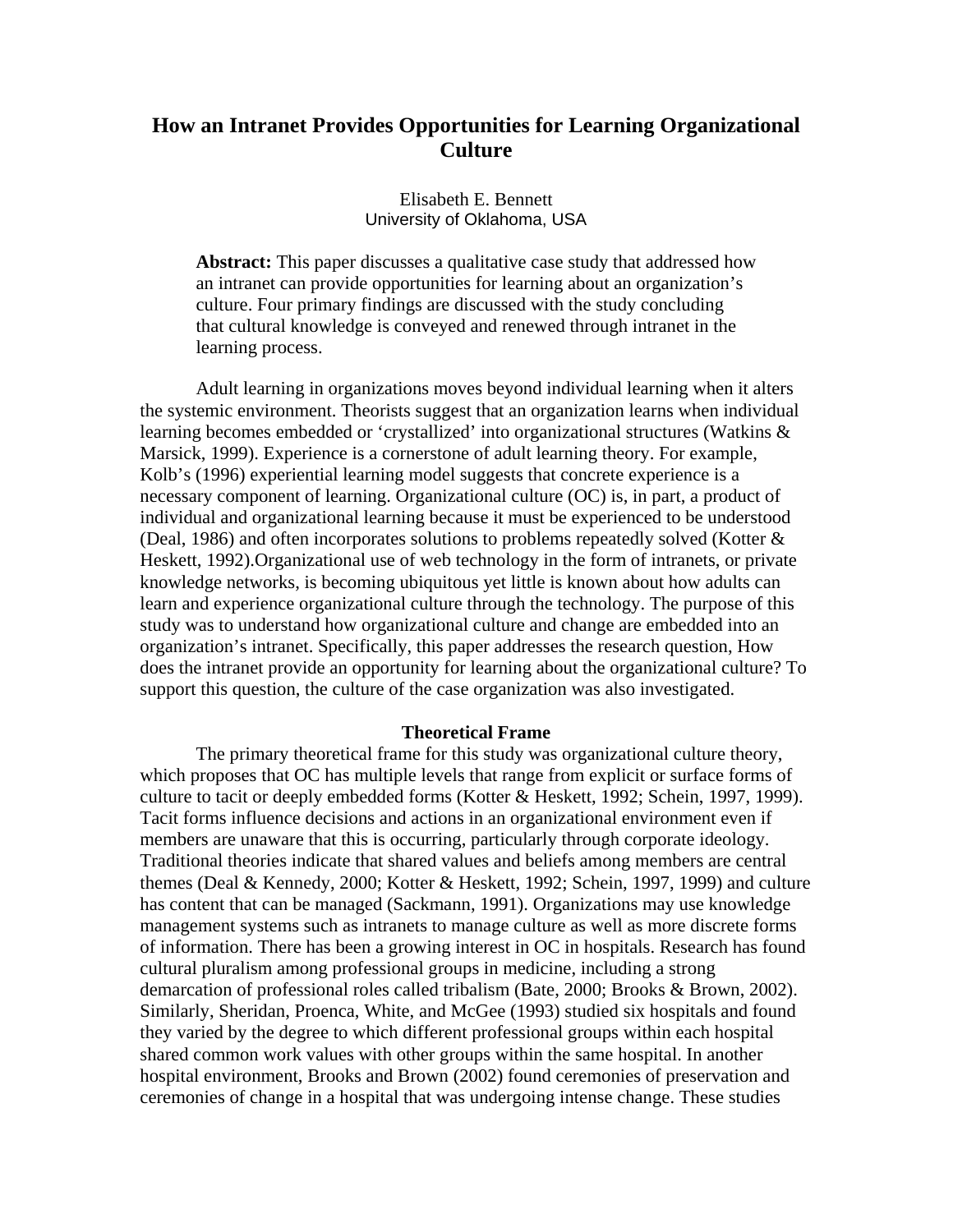identify important suggest that there may be culturally based factors information sharing. Nonaka (1998) suggests tacit knowledge, insight, intuition, and ideals can be embodied into technologies through the use of images and symbols, indicating organizational culture may be embedded into an intranet in various forms and, therefore, could provide multiple ways for adults to learn about the culture. Symbols can be designed into intranets and tap into tacit cultural knowledge, and cultural knowledge can act as a filter through which organizational members determine relevance, meaning, and action when new information is received (Bennett, 2006).

#### **Research Design**

The research design was qualitative case study, which allowed for in-depth investigation of a phenomenon in a bounded system (Merriam & Simpson, 2000). There were two levels of sampling in this study. The first level was the case organization. Beacon Community Hospital (BCH) was selected because it met the criteria that included having an intranet strategic for fulfilling organizational mission that was in its sixth year of operation. The second level of sampling is within the case. A sampling matrix informed by Schein's (1996) typical subcultures captured range and variation (see Table 1). Twelve people participated in the study.

| Name      | Age Range | <b>Seniority</b> | Gender | Race  | <b>Job Type</b>                 |
|-----------|-----------|------------------|--------|-------|---------------------------------|
| Amy       | 35.49     | 14               | Female | White | Operative: Human Resources      |
| Betty     | 35-49     |                  | Female | White | Clinical: Occupation Therapy    |
| Bill      | $35 - 49$ | 15               | Male   | White | Clinical: Critical Care Nursing |
| Courtney  | 35.49     | 3                | Female | White | Management: Volunteers          |
| James     | $35 - 49$ | 2.5              | Male   | Black | Technical: Network Support      |
| Jan       | 35-49     | 13               | Female | White | Operative: Security Services    |
| John      | 35-49     | 8                | Male   | White | Technical: Network Support      |
| Max       | $50+$     |                  | Male   | White | Management: VP of HR            |
| Paul      | $21 - 34$ |                  | Male   | White | Technical: Web Services         |
| Priscilla | $50+$     | 8                | Female | White | Operative: Biomedical Dept.     |
| Star      | $35 - 49$ |                  | Female | Black | Management: Housekeeping        |
| Steve     | $50+$     |                  | Male   | White | Management: Info. Services      |

#### *Table One: Study Participants*

Data were collected over five months. In-depth interviews were the primary source of data, supported by corporate documents and observations. Analysis was done using the constant comparative method (Merriam, 1998). An audit trail and member checks helped establish trustworthiness of the results.

#### **Findings**

### *Case Description and the Organizational Culture*

Beacon Community Hospital (BCH) is a general and acute care medical center located in the Southeast of the United States. Approximately 3000 people employed by BCH. The intranet was instituted in 2000 and named "IAN", which stands for "Information as Needed." "IANpages" are accessible to all members of the corporation with some limitations based on department membership or job type. Employees can sign onto a personalized form of the intranet called "Your Intranet." This allows them to view and alter their demographic data. Five primary cultural characteristics emerged. The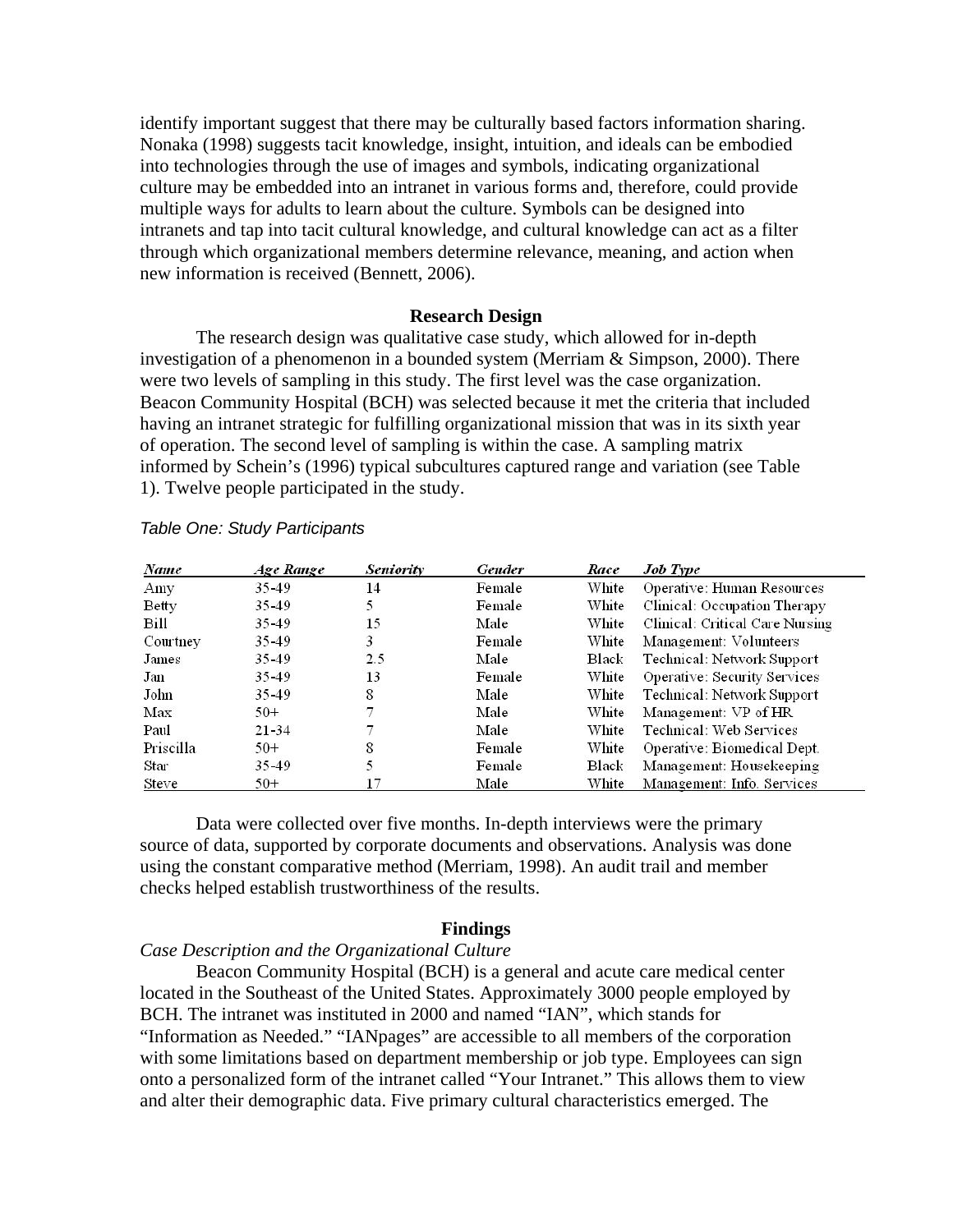culture at BCH was found to be a) People-centered, which places a high value on respecting people, recognizing people through awards and ceremony, and protecting people, b) Highly Congruent with Values, which means the hospital believes espoused values should be lived daily through actions and decisions, c) Strategically Decentralized, which captures universal concerns such as legal, cultural, and financial issues handled by executive administration and decentralized empowerment that allows directors and employees latitude to determine their work environment, d) Data Driven, which reflects the pursuit of data for making decisions, and e) Organic in Nature, which reflects the diverse elements people bring to the organization. These characteristics are discussed threaded in greater detail in the findings.

#### *Providing Opportunities for Learning Organizational Culture*

*Experiencing the wider organization.* The first way in which the intranet provides an opportunity for learning organizational culture is through members *Experiencing the Wider Organization*. According to Max, "Culture is all about being in the middle of how employees interact, the experience of it." The intranet is a vehicle for providing this cultural experience. Given the decentralized structure at BCH, it is reasonable that several interviewees mentioned feeling secluded from the mainstream of hospital activity. Specifically, James, Bill, and Courtney all said they felt isolated and they turned to IAN for information about the hospital community. The intranet is accessible by all corporate employees, including those off the main campus. IAN provides a communal knowledge resource that teaches employees what is important to the culture. The information provided through the intranet can be consumed in the moment but it is also used to build understanding of the culture by setting precedence. There are many new information postings each day and organizational members see repeated themes over time. One feature of the intranet commonly mentioned by participants to set precedence is the News Announcements section. News announcements are alerts published to the intranet by fellow staff and administrators. When employees see and experience similar themes occurring over time, they construct a larger understanding of the organization. For example, Courtney stated, "Several times a week I'll read something of interest on IAN. Either something I can go to or blood drives. You can kind of tell what's important. There's that sense of community and family." Steve commented that it is typical to see notes celebrating milestones like birthdays and retirements. Priscilla noted the intranet is used to encourage the community to support for grieving families when there is death occurs in the hospital community.

The intranet contains a classified advertisements section where employees can sell personal belongings or announce events. Although this feature is not directly business related it can help build community since members learn a little about colleague's lives and is connected to the organic nature of the culture. The classifieds can spark social interaction and develop trust that ties the community together. For example, Betty has posted advertisements announcing her chorale concerts that have helped her meet colleagues with similar interests. She commented, "I've actually made friends with people [at BCH] that I never would have seen face-to-face before." Star believes that there is a higher expectation of trust for what coworkers sell than in the local newspaper. If she did not tell the truth about an item she was selling, she would expect it to damage her professional reputation. The intranet is a space for community building and social interaction that draws employees closer to one another. They are not bound by time or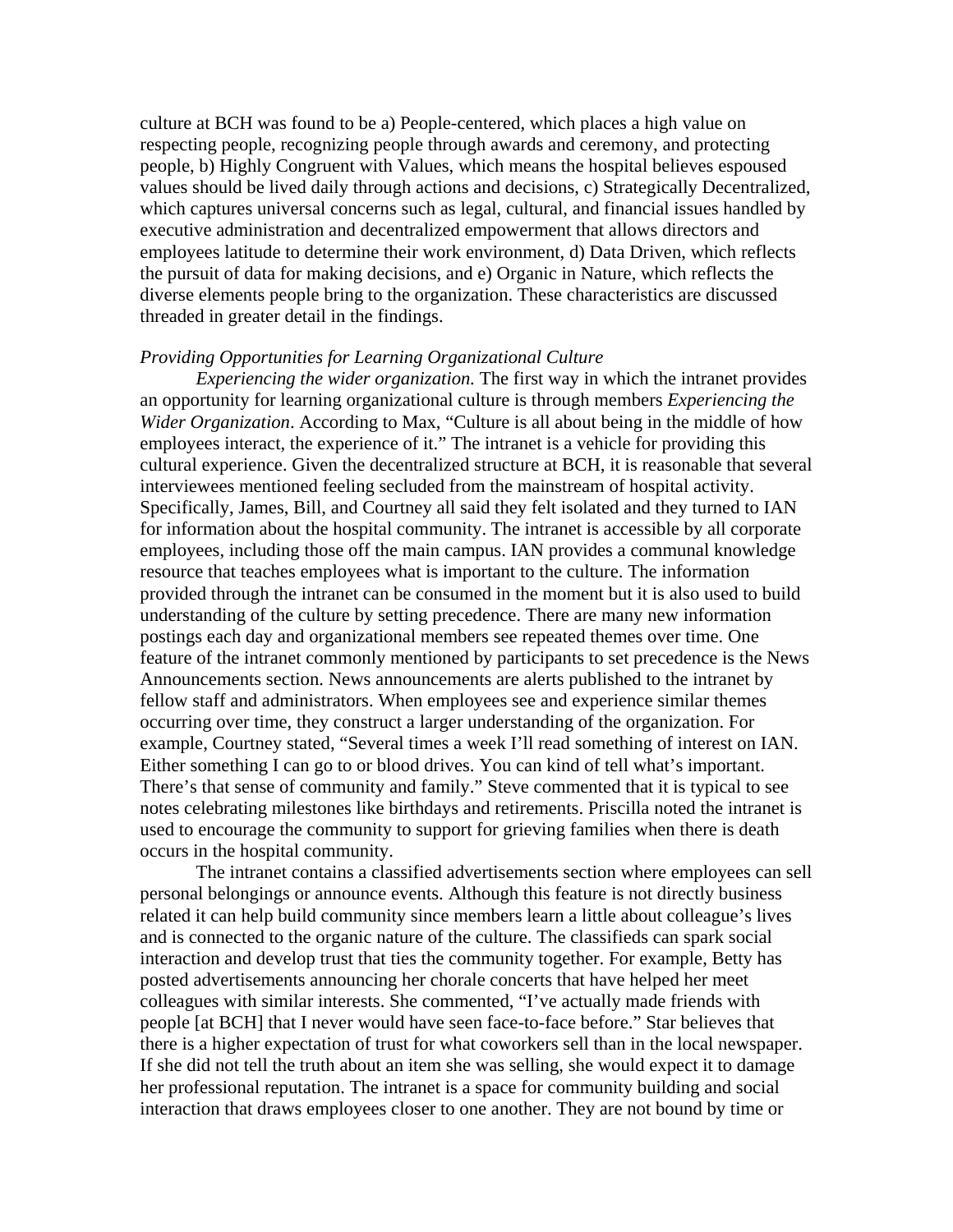location, and IAN builds understanding of the organization through precedence and experience.

*Recognizing and rewarding performance.* The second way in which the intranet provides an opportunity for learning about the organizational culture is through *Recognizing and Rewarding Performance.* Recognizing people is a part of peoplecentrism at BCH that highlights the contributions that people have made to the hospital and the local community. There are several ways that employees are recognized and rewarded for performance through the intranet. These include awards and written expressions of gratitude published on IAN. One IANpage linked from the intranet home page is published by the Reward and Recognition Team. This team is composed of employees from a variety of departments and they help promote events for organizational members such as the annual employee talent show, which provides "an opportunity to build relationships and support amongst our co-workers." News announcements are instrumental in recognizing and rewarding employees. An analysis of over two hundred news items over a six week period showed that recognition, awards, and expressions of thanks comprised 19.9% of all announcements, which was the largest category items posted to the intranet. Numerous announcements recognizing volunteers were posted to IAN in the aftermath of Hurricane Katrina, including an official proclamation from executive administration. This reflects core values important at BCH. Employees are recognized for exemplifying these values through a yearly awards ceremony. Betty commented that IAN is used to encourage employees to submit nominations for the value awards and to honor the winners each year.

Another way in which employees are recognized and rewarded through IAN is the electronic performance evaluation, which measures performance of job skills and how well employees lived out the core values at Beacon. Twenty-five percent of an employee's performance evaluation is based on how well they enacted core values. James indicated he appreciates the electronic review process because it is easy to use and allows him to comment on his performance criteria. The measures themselves convey what performance is important to the hospital. Once the performance evaluation is completed and digitally signed by the employee, the results are transmitted to HR and employees then receive immediate feedback on their merit increase. The intranet's ability to facilitate recognition and rewards for performance teaches employees what behaviors are valued at BCH. Valued performance is highlighted in news announcements in which contributions people make are published to the hospital community and through on-line performance evaluations that are directly connected to compensation.

*Reinforcing organizational expectations.* The third way in which the intranet provides an opportunity for learning about the organizational culture is by *Reinforcing Organizational Expectations*. The intranet at Beacon reinforces organizational expectations by continually highlighting what is important to the hospital. Reinforcement occurs by ingraining procedures through educational features and ensuring responsiveness by prompting employee action. An example of prompting occurs each quarter when employee's sign onto their personal version of IAN called "Your Intranet" and they are required to update contact information. The system requires them to submit changes or confirm there are no changes before they can proceed any further. According to participants, this shows the hospital values current and accurate employee data. Another form of reinforcement occurs through what has become a cultural symbol on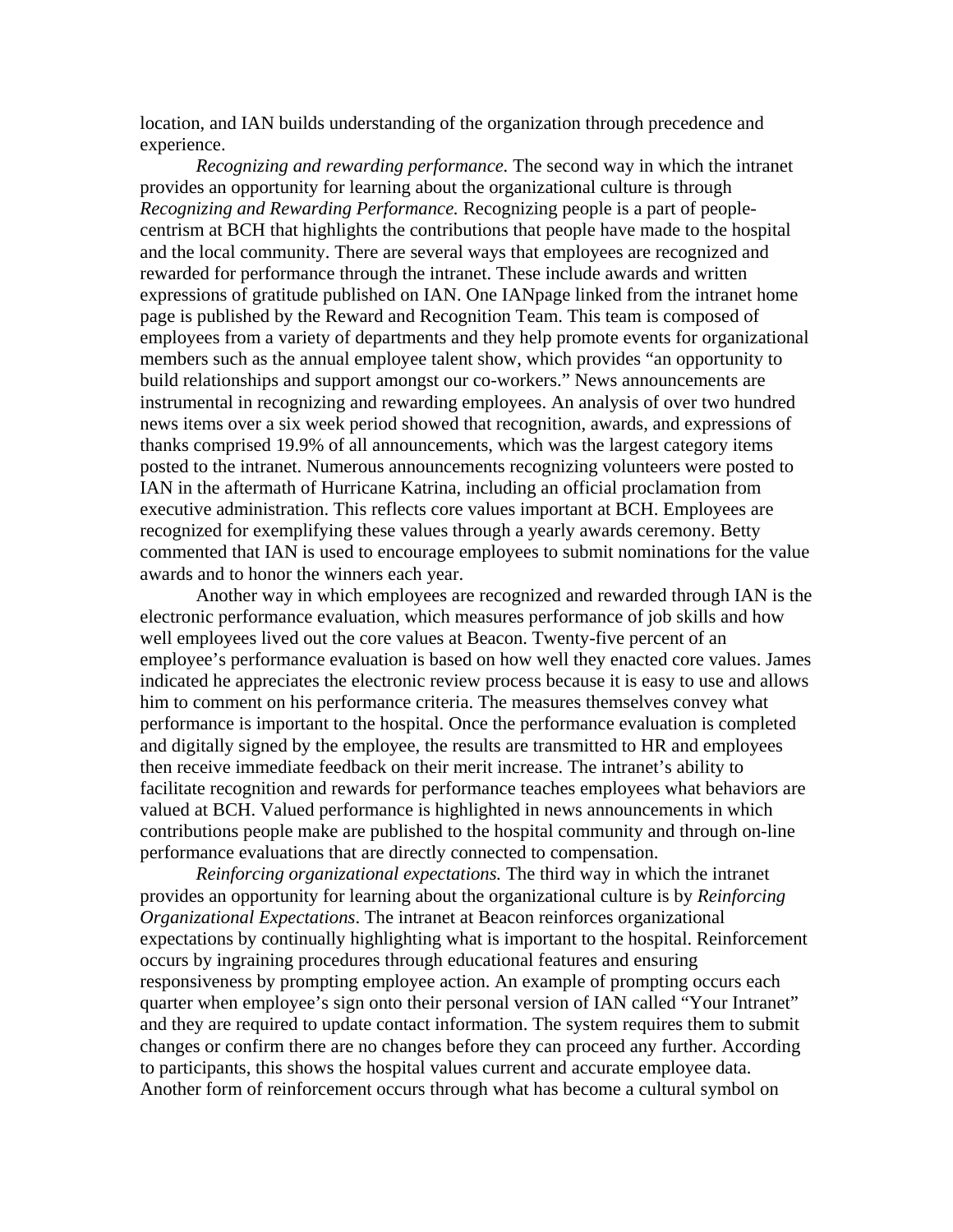IAN's homepage that reflects the hospitals concern for safety. It is a double-counter that tracks the number of days since an injury or serious exposure to illness and it was the one feature consistently mentioned by participants. James stated, "[It] is right there for everybody to see. If you've been exposed then those stats are publicized." Through its visibility, the symbol is able to reinforce organizational expectations by evoking a response from employees. That response can be pride if the counter stays high for many days. When a counter drops to zero there is a sense of shock that employees experience, even if they are not directly involved with the incident. Priscilla finds herself responding emotionally, stating, "I feel badly about that. I think [safety is] critically important to us as a culture, as a family." Seeing a counter drop makes Bill more mindful of following his nursing procedures exactly.

IAN reinforces expectations through education requirements and new procedures that need to be learned through updates. Bill stated, "I think [IAN] just reinforces what's expected of you by keeping you current." Intranet-based quizzes reinforce important concepts such as recognizing signs that indicate radioactive or poisonous substances. Many departments also have required reading that is downloaded and digitally signed to confirm the reading. The power of the intranet to reinforce organizational expectations comes from employees continually returning to and interacting with the intranet to meet requirements and expectations.

*Modeling corporate communication style.* The fourth way in which the intranet provides an opportunity for learning about the organizational culture is by *Modeling Corporate Communication Style*. This means that communication posted through IAN exemplifies acceptable forms and formats of communication within the corporation, including delineating urgent and important information. Modeling uses design features to show how corporate communication is to be accomplished and this helps employees learn about the organizational culture by example. One way in which IAN models corporate communication style is by the volume of information available to employees. Max said that IAN shows employees "we believe in open communications." According to Amy, there is an unwritten rule anything posted to IAN is "an open door to ask about it." Although communication at BCH is generally open it is not totally transparent. Financial information or other sensitive data is not published for general consumption. The placement content models corporate communication style by graphically showing what is most important to the hospital. Items positioned toward the top of the homepage are more visible then areas in which one must scroll to see. Other graphical elements are incorporated into IAN to call attention to urgent or important items, including upcoming deadlines. For example, the intranet displays a list of performance reviews that are coming due for managers starting at 90 days out from the due date. As the deadline approaches, the font will change to bolded black text and then bolded red text when the review is imminently due. The progression of textual cues makes it easy to see urgent deadlines. The design and content of IAN models corporate communication style by placing emphasis on what is important to Beacon. Members draw an understanding of the organization both by what is represented on IAN and also what is not there. For example, Priscilla believes that the removal of salary scales on job postings is meant to decrease the high number of internal job transfers. Graphical elements and placement of information are visual cues that support the conveyance of information to members.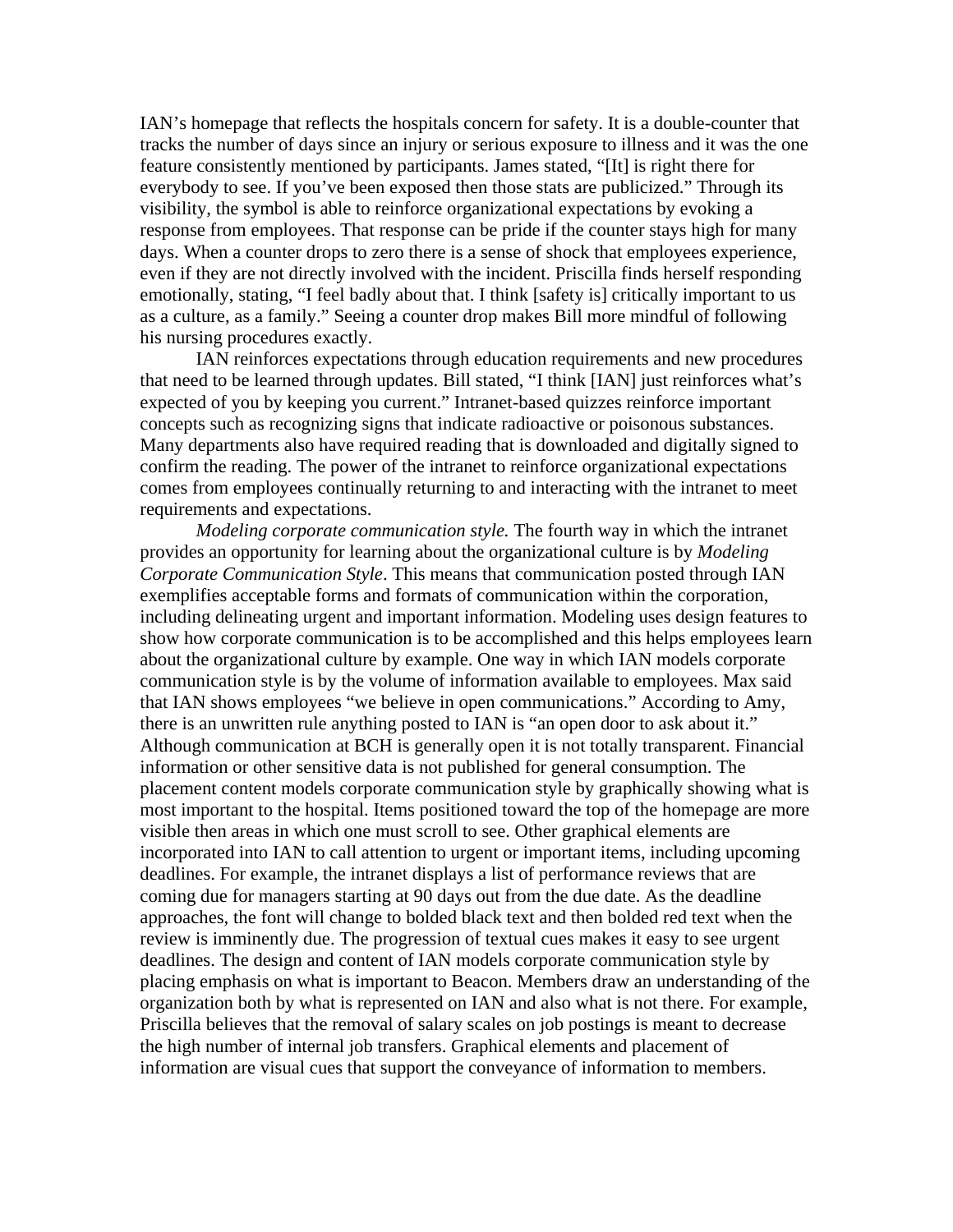#### **Conclusion and Discussion**

The findings show that organizational members learn culture through the intranet when they see patterns of precedence that help them make sense of their environment. The constant communication that occurs through IAN provides a concrete experience (see Kolb, 1996) through which members learn communication style and organizational values, which supports Deal's (1986) perspective understanding culture comes through experience. A primary conclusion of this study is that cultural knowledge is conveyed and renewed through the intranet. Culture is conveyed to organizational members as they read intranet messages and learn about what is important to the hospital. Symbols (see Nonaka, 1998) like the incident counter can tap into implicitly held values as well as explicit procedures. Renewal occurs as members learn new patterns of culture over time, which builds a larger understanding of the hospital's culture. It also suggests that culture could be shaped in negative ways if members experience punitive messages. There are multiple subcultures BCH consistent with other studies (Bate, 2000; Brooks & Brown, 2002; Sheridan et al., 1993). Unlike the tribalism found previously, however, BCH subcultures appear to be unified through the espoused values. Values are integrated into intranet content, especially news announcements. This is consistent with the centrality of shared values and beliefs in traditional organizational culture theories (Deal & Kennedy, 2000; Kotter & Heskett, 1992; Schein, 1997, 1999). The notion of "integrative culture" that is aligned along shared values as suggested by Sheridan et al. (1993) seems applicable to BCH. One unusual finding was that the organic nature that people contribute to the culture was a clear component of the intranet. The organic side of organizations is not well recognized in traditional OC theory. The effectiveness of cultural renewal is in the interaction members have with intranet content, which would include cultural content (Sackmann, 1991). This study suggests that there are ethical as well as practical issues when values are embedded into technology, and future research is needed to explore how adult learning and organizational effectiveness are affected over time.

#### **References**

- Bate, P. (2000). Changing the culture of a hospital: From hierarchy to networked community. *Public Administration, 78*(3), 485-512.
- Bennett, E. E. (2006). Organizational intranets and the transition to managing knowledge. In M. Anandarajan, T. Teo, & C. Simmers, *The internet and transformation of the workplace*. *Advances in management information systems.* Armonk, NY: M. E. Sharpe.
- Brooks, I., & Brown, R. B. (2002). The role of ritualistic ceremonial in removing barriers between subcultures in the National Health Service. *Journal of Advanced Nursing, 38*(4), 341-352.
- Deal, T. E. (1986). Deeper culture: Mucking, muddling, and metaphors. In J. C. Glidewell (Ed.), *Corporate cultures: Research implications for human resource development* (pp. 21-42). Alexandria, VA: American Society for Training and Development.
- Deal, T. E., & Kennedy, A. A. (2000). *Corporate cultures: The rites and rituals of corporate life.* Cambridge, MA: Perseus Books.
- Kolb, D. A. (1996). Management and the learning process. In K. Starkey (Ed.), *How organizations learn* (pp. 270-287). London: International Thompson Business

Press.